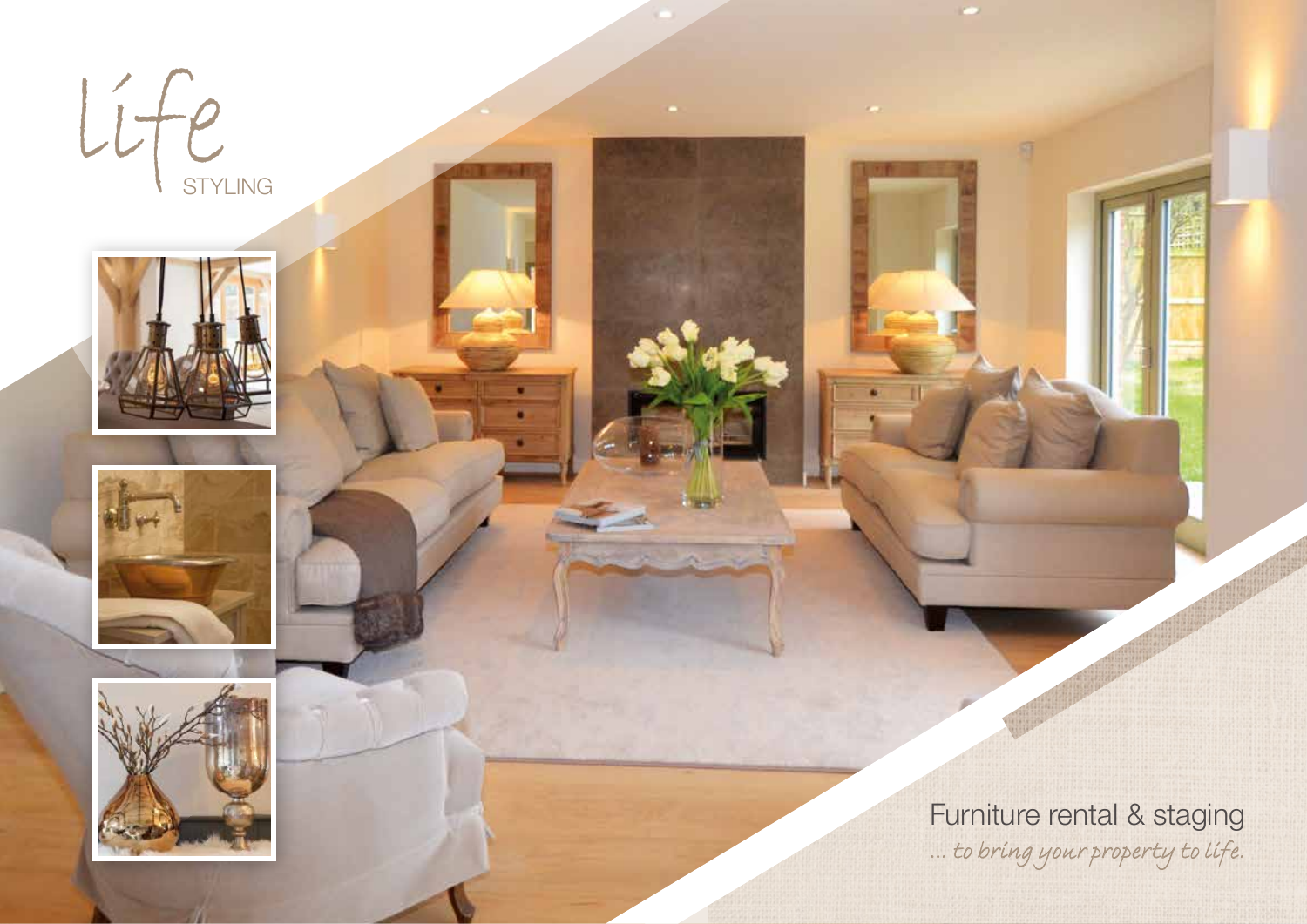# design | styling | detail

**Life Styling offers a flexible approach to staging your home for sale, from individual room dressing to whole house interior design & furnishing.**

n

E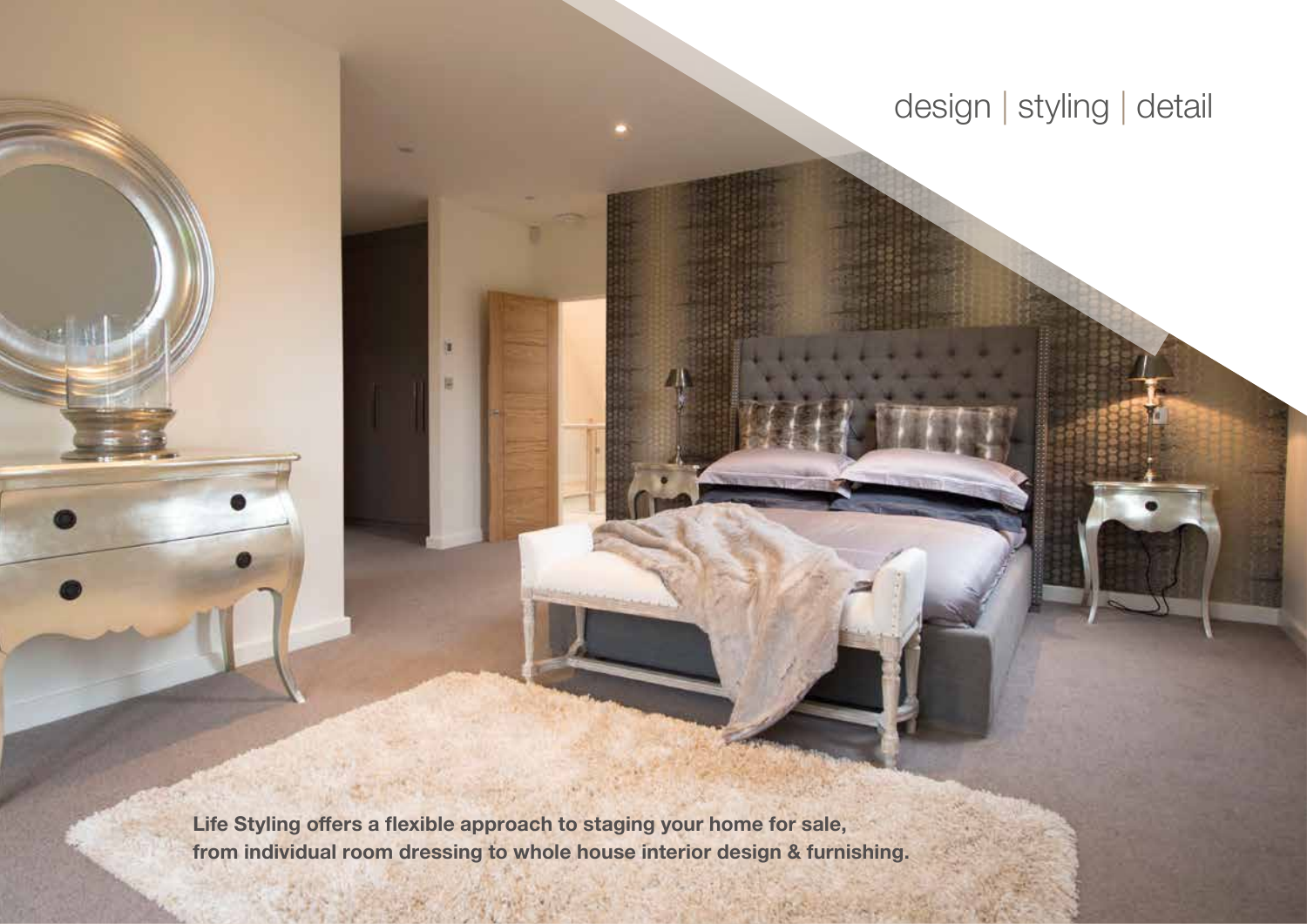When selling your house in a competitive market your property needs to be inviting and stand out among the competition in order to sell quickly and maximise its market value. Life Styling's furniture rental and staging service provides a high quality finish to your home without the costs and hassle of buying and installing new furniture. Furnishing the property allows prospective buyers to understand room layout and size whilst highlighting the building's features and adding character to the shell.

Working with private individuals, local developers and builders, Life Styling combines our interior design skills with furniture rental to ensure your property is completed to the highest standard.

Our designers will work with you to choose finishes that make the most of the architectural features including floor, wall and window treatments. We furnish keeping potential buyers in mind, with a classic style in neutral tones, adding charming accessories to bring the property to life.



*lighting*



*accessories*

 $66$ 

*Life worked efficiently to transform the layout and style of my home into a house that would appeal to a broad market. Their choice of furniture and accessories was perfect for a difficult space and by investing a small amount I quickly achieved the asking*  **price on my home. R Moody, Henley R Moody, Henley**